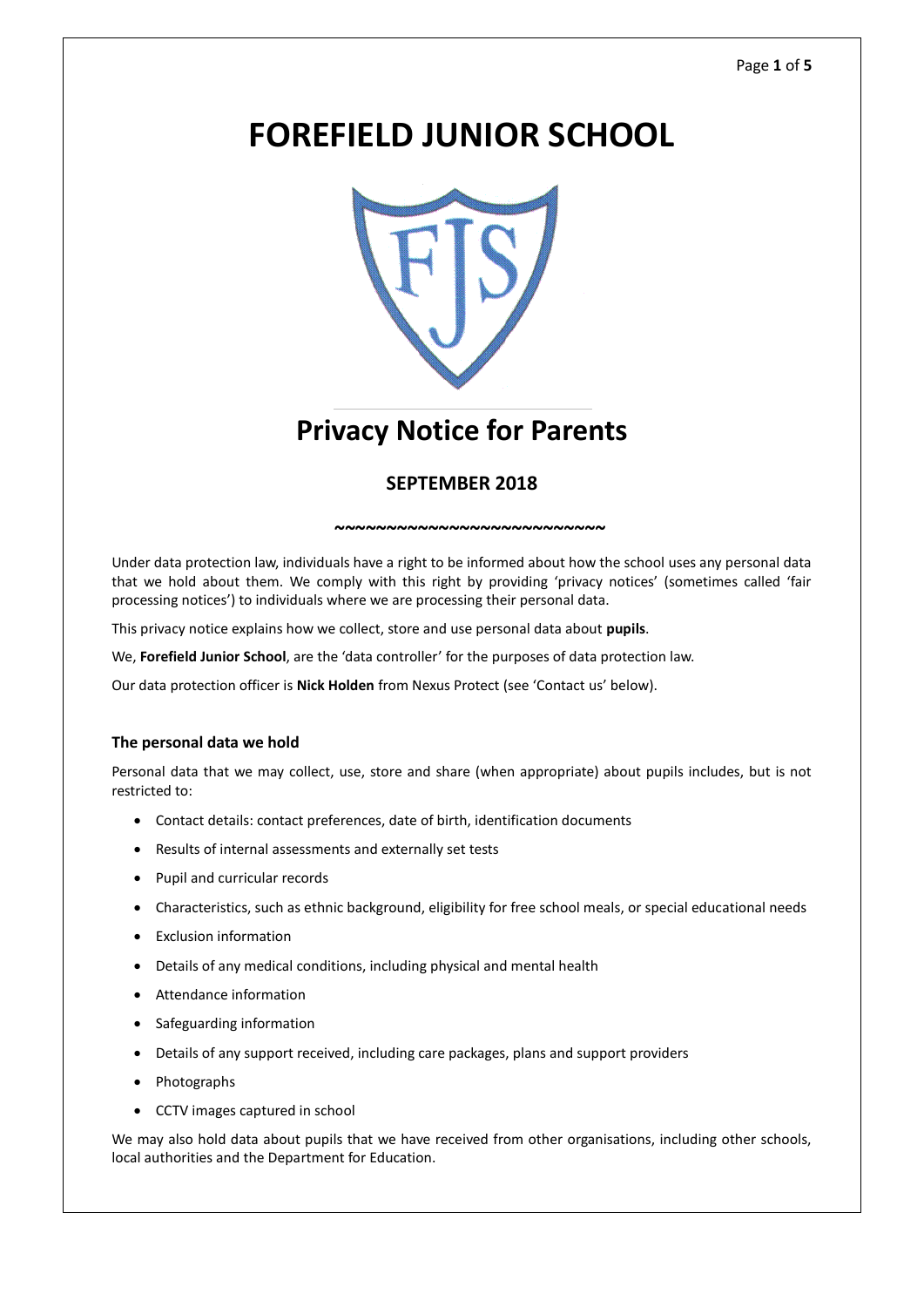#### **Why we use this data**

We use this data to:

- Support pupil learning
- Monitor and report on pupil progress
- Provide appropriate pastoral care
- Protect pupil welfare
- Assess the quality of our services
- Administer admissions waiting lists
- Carry out research
- Comply with the law regarding data sharing

#### **Our legal basis for using this data**

We only collect and use pupils' personal data when the law allows us to. Most commonly, we process it where:

- We need to comply with a legal obligation
- We need it to perform an official task in the public interest

Less commonly, we may also process pupils' personal data in situations where:

- We have obtained consent to use it in a certain way
- We need to protect the individual's vital interests (or someone else's interests)

Where we have obtained consent to use pupils' personal data, this consent can be withdrawn at any time. We will make this clear when we ask for consent and explain how consent can be withdrawn.

Some of the reasons listed above for collecting and using pupils' personal data overlap, and there may be several grounds which justify our use of this data.

#### **Collecting this information**

While the majority of information we collect about pupils is mandatory, there is some information that can be provided voluntarily.

Whenever we seek to collect information from you or your child, we make it clear whether providing it is mandatory or optional. If it is mandatory, we will explain the possible consequences of not complying.

#### **How we store this data**

We keep personal information about pupils while they are attending our school. We may also keep it beyond their attendance at our school if this is necessary in order to comply with our legal obligations. Our retention guidelines set out how long we keep information about pupils. A copy is available from the school office.

#### **Data sharing**

We do not share information about pupils with any third party without consent unless the law and our policies allow us to do so.

Where it is legally required or necessary (and it complies with data protection law) we may share personal information about pupils with: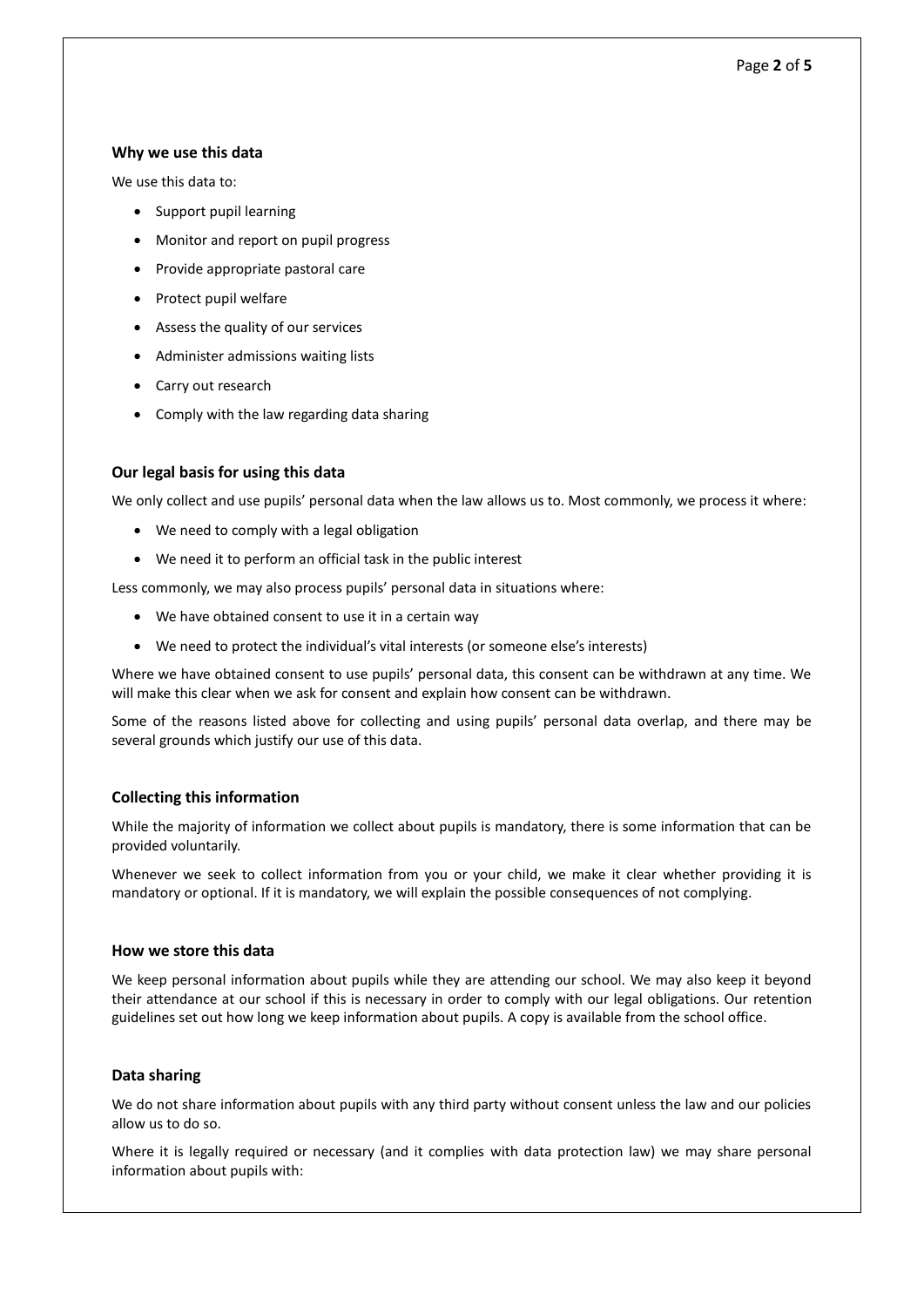- Our local authority, central and local government to meet our legal obligations to share certain information, such as safeguarding concerns and exclusions
- The Department for Education to meet our legal obligations to share certain information, such as school census data
- The pupil's family and representatives to meet our legal obligations to share certain information, such as safeguarding concerns and child welfare
- Educators and examining bodies to meet our legal obligations to share certain information, such as assessment
- Our regulator Ofsted to meet our legal obligations to share certain information, such as assessment and school census data
- Suppliers and service providers to enable them to provide the service we have contracted them for
- Survey and research organisations to enable them to provide the service we have contracted them for
- Health authorities to meet our legal obligations to share certain information, such as safeguarding concerns and child welfare
- Health and social welfare organisations to meet our legal obligations to share certain information, such as safeguarding concerns and child welfare
- Professional advisers and consultants to enable them to provide the service we have contracted them for
- Charities and voluntary organisations to enable them to provide the service we have contracted them for
- Police forces, courts, tribunals to meet our legal obligations to share certain information, such as safeguarding concerns, exclusions and child welfare
- Professional bodies to enable them to provide the service we have contracted them for

#### **National Pupil Database**

We are required to provide information about pupils to the Department for Education as part of statutory data collections such as the school census.

Some of this information is then stored in the [National Pupil](https://www.gov.uk/government/publications/national-pupil-database-user-guide-and-supporting-information) Database (NPD), which is owned and managed by the Department and provides evidence on school performance to inform research.

The database is held electronically so it can easily be turned into statistics. The information is securely collected from a range of sources including schools, local authorities and exam boards.

The Department for Education may share information from the NPD with other organisations which promote children's education or wellbeing in England. Such organisations must agree to strict terms and conditions about how they will use the data.

For more information, see the Department's webpage on [how it collects and shares research data.](https://www.gov.uk/data-protection-how-we-collect-and-share-research-data)

You can also [contact the Department for Education](https://www.gov.uk/contact-dfe) with any further questions about the NPD.

#### **Transferring data internationally**

Where we transfer personal data to a country or territory outside the European Economic Area, we will do so in accordance with data protection law.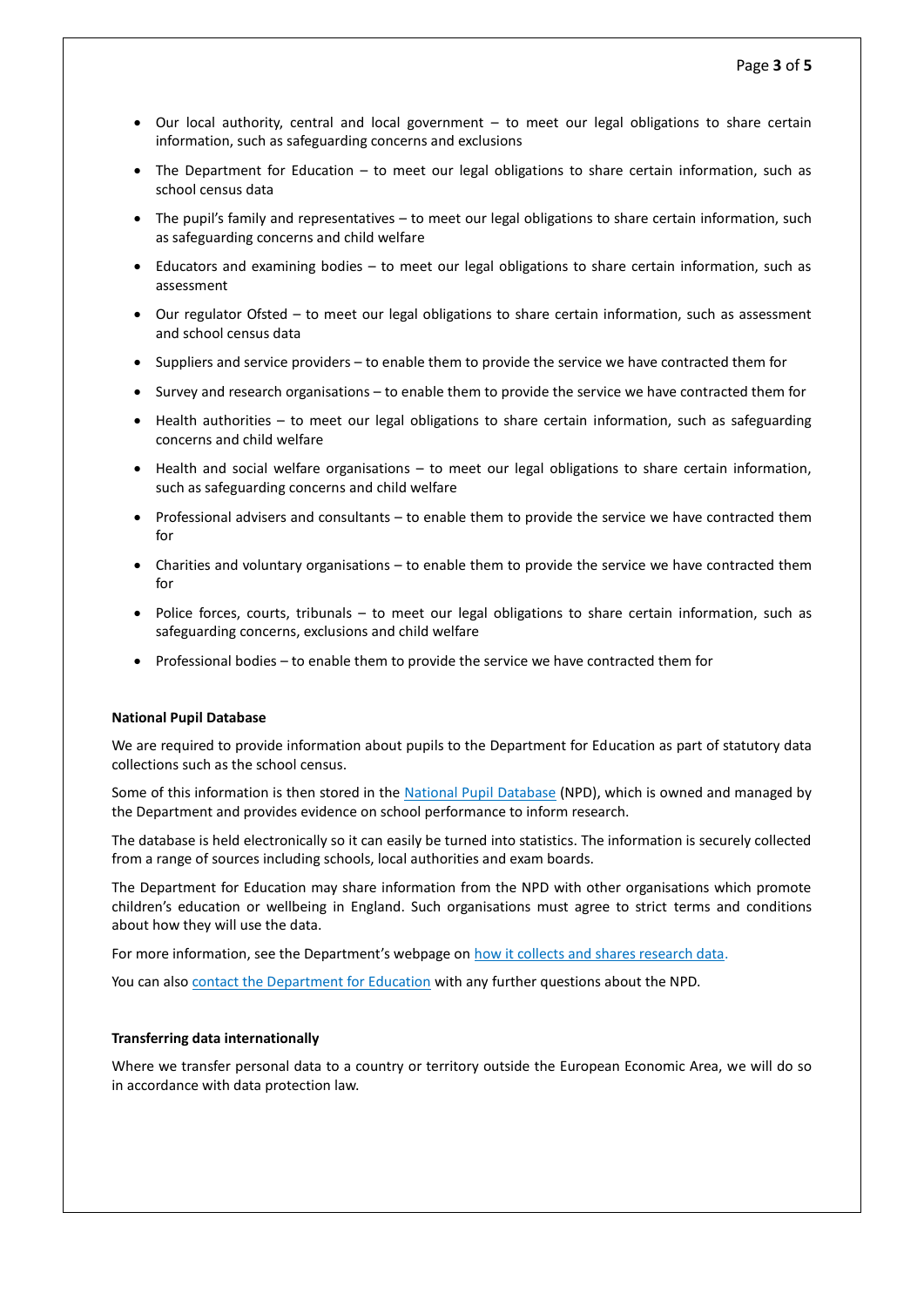#### **Parents and pupils' rights regarding personal data**

Individuals have a right to make a **'subject access request'** to gain access to personal information that the school holds about them.

Parents/carers can make a request with respect to their child's data where the child is not considered mature enough to understand their rights over their own data (usually under the age of 12), or where the child has provided consent.

Parents also have the right to make a subject access request with respect to any personal data the school holds about them.

If you make a subject access request, and if we do hold information about you or your child, we will:

- Give you a description of it
- Tell you why we are holding and processing it, and how long we will keep it for
- Explain where we got it from, if not from you or your child
- Tell you who it has been, or will be, shared with
- Let you know whether any automated decision-making is being applied to the data, and any consequences of this
- Give you a copy of the information in an intelligible form

Individuals also have the right for their personal information to be transmitted electronically to another organisation in certain circumstances.

If you would like to make a request, please contact our Data Protection Officer.

Parents/carers also have a legal right to access to their child's **educational record**. To request access, please contact the, school's Data Protection Lead.

#### **Other rights**

Under data protection law, individuals have certain rights regarding how their personal data is used and kept safe, including the right to:

- Object to the use of personal data if it would cause, or is causing, damage or distress
- Prevent it being used to send direct marketing
- Object to decisions being taken by automated means (by a computer or machine, rather than by a person)
- In certain circumstances, have inaccurate personal data corrected, deleted or destroyed, or restrict processing
- Claim compensation for damages caused by a breach of the data protection regulations

To exercise any of these rights, please contact our Data Protection Officer.

#### **Complaints**

We take any complaints about our collection and use of personal information very seriously.

If you think that our collection or use of personal information is unfair, misleading or inappropriate, or have any other concern about our data processing, please raise this with us in the first instance through our **Data Protection Lead, Mr Paul Swift.**

To make a complaint, please contact our **Data Protection Officer, Nick Holden** via the school based Clerk to the DPO at **DPO@forefieldjuniors.co.uk**

Alternatively, you can make a complaint to the Information Commissioner's Office: